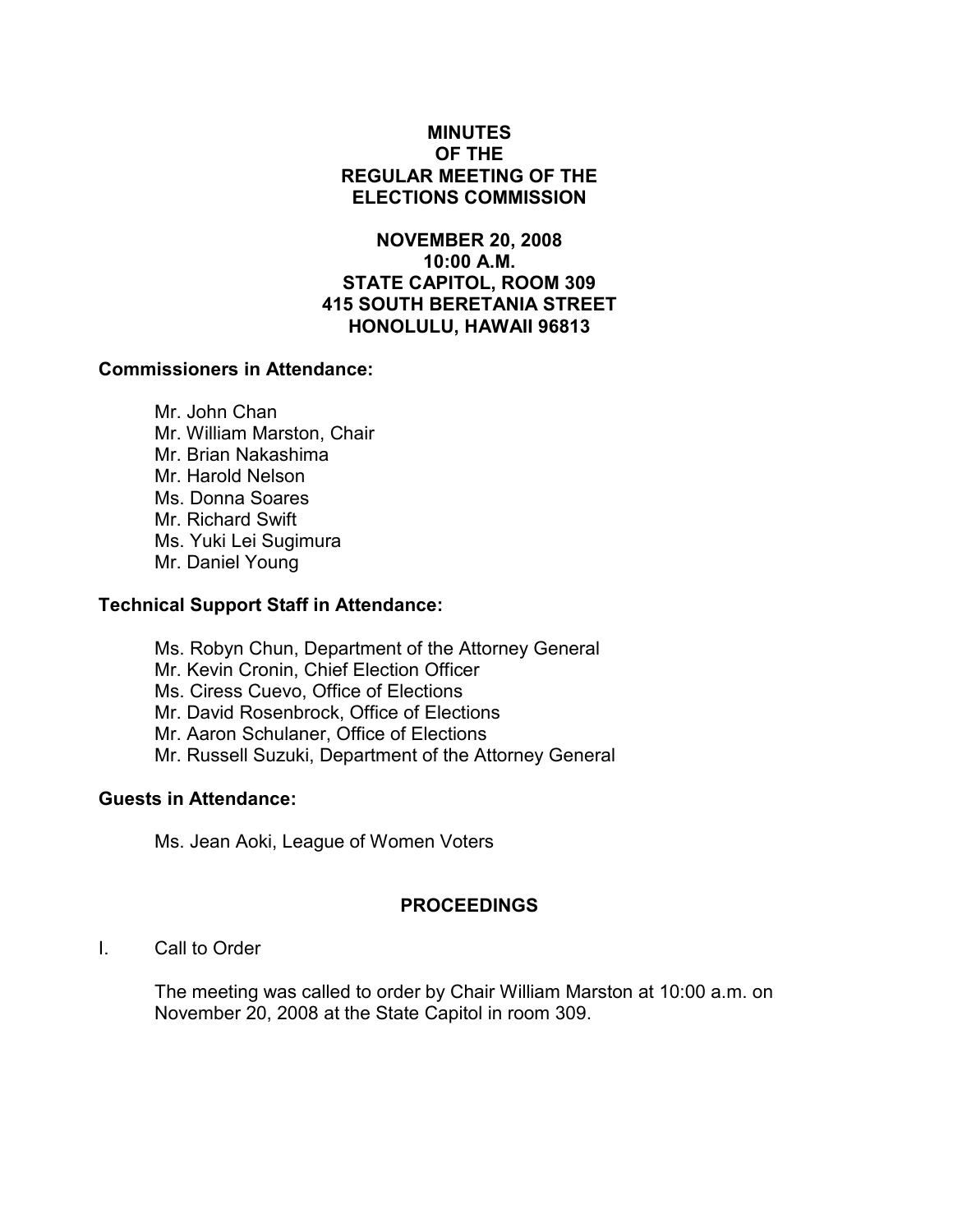II. Roll Call and Determination of a Quorum

Ms. Ciress Cuevo, Elections Commission Secretary conducted roll call. Ms. Zale Okazaki was absent.

III. Approval of Minutes of Meeting of October 16, 2008

Ms. Soares requested that her gratitude to the County of Maui elections office expressed at the previous meeting be added under item V.

Ms. Donna Soares moved to approve the minutes of the meeting of October 16, 2008 with amendments. Mr. Richard Swift seconded, and the motion carried unanimously.

IV. Public Testimony – Any interested person may submit data, views or arguments on any agenda item

There was no public testimony.

V. Review of the General Election and Reports from Commissioners

Commissioners shared their experiences and findings from the General Election. The Chief Election Officer (CEO) noted that his project for 2009 includes reviewing and revising all the manuals and will take into consideration the comments shared by the Commission.

VI. Discussion of Haw. Rev. Stat. §11-9( 2) re: Commission's authority regarding employment of employees of or under the jurisdiction of the Elections Commission

In response to Mr. Swift's request for clarification on the statute, Ms. Robyn Chun, Deputy Attorney General stated that an executive session is required if a legal opinion is requested and a vote would be needed to amend the agenda. Also, Ms. Chun recommended that specific questions be submitted to legal counsel in writing. Mr. Swift noted that he would submit his question as recommended.

Mr. Swift moved for the Commission to seek a legal opinion on the statute. Mr. Harold Nelson seconded, and the motion carried unanimously.

Addressing Ms. Jean Aoki's inquiry on whether it is necessary for the Commission to discuss the item in executive session, Ms. Chun opined that providing a legal opinion falls under attorney/client communication. However, the result of the executive session may be discussed in an open meeting.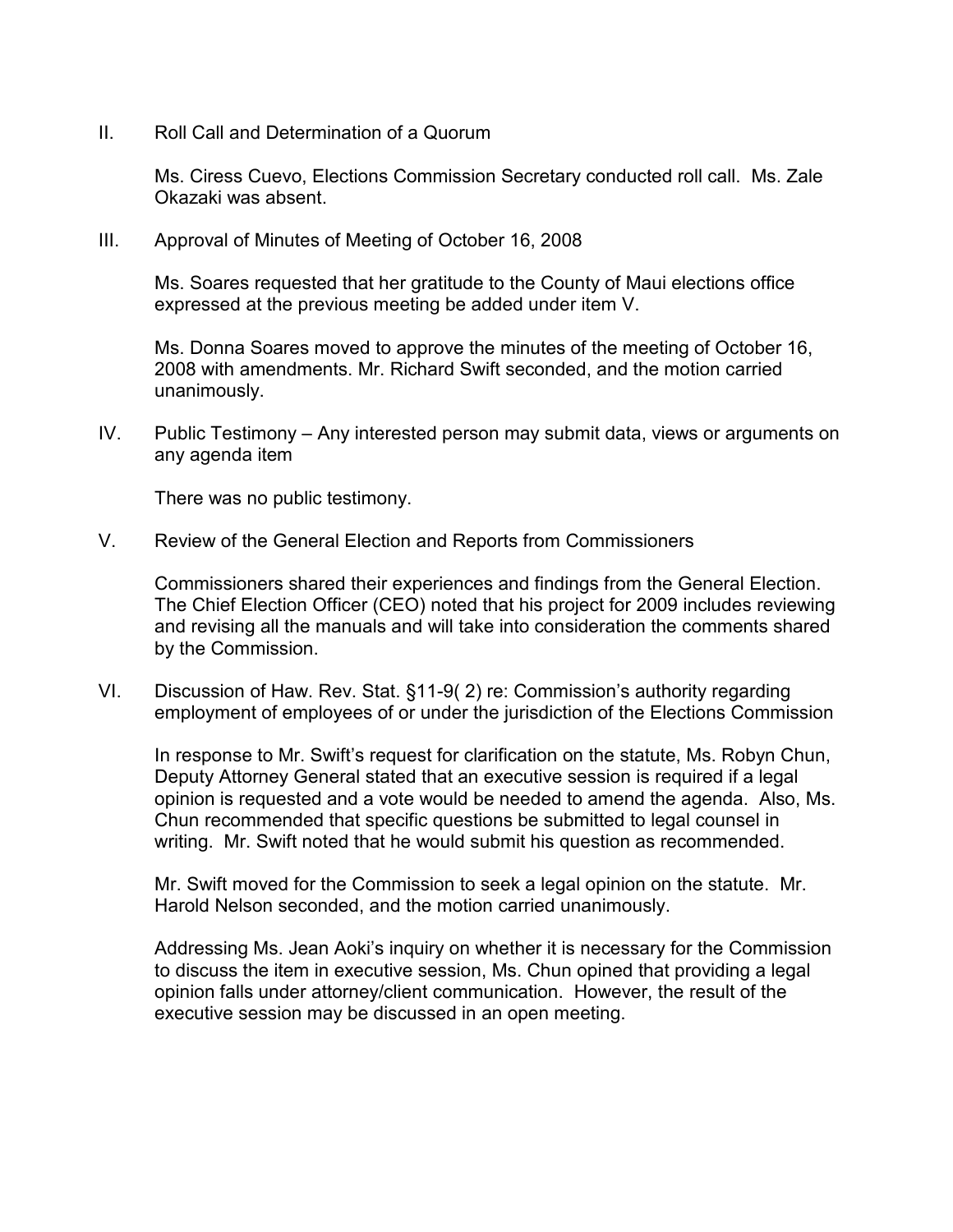VII. Discussion of Proposed Legislation by the Commission and the Office of Elections

Mr. Nelson asked that the Commission be briefed of any proposed legislation by the Office of Elections prior to submitting to the Legislature.

The CEO noted that he has no problem with informing the Commission of legislative initiatives, but also understands that both the Commission and the CEO have the authority to go to the Legislature directly and independently.

The Commission expressed its need for a budget, which in past was denied when requested by the Office of Elections. As a result, expenses for the Elections Commission have come out of the Office of Elections budget. The Commission would like to request for a budget this legislative year. Chair Marston asked Mr. Nelson to spearhead this effort.

#### VIII. Preparation of Commission's Report to the Legislature

Mr. Nelson informed the Commission of the statutory requirement to submit a report to the Legislature 20 days before the start of the legislative session.

The CEO suggested that the Commission consider adopting the statistical analysis as the report for the election and include comments from Commissioners.

Ms. Chun opined that the Commission is required to institute the election review program and that this program should reflect the Commission's review of the elections process. Submitting the statistical analysis report from the Office of Elections solely would not constitute as the Commission's review of the elections process. The statistical analysis report may be used in part as a basis for conclusions, observations, and recommendations made by the Commission.

Mr. Russell Suzuki, Deputy Attorney General added that the Commission should inform the Legislature that in order to establish and implement the elections review program, support is needed in the form of an appropriation.

In response to Chair Marston's inquiry on whether there is a procedure that allows Commissioners to communicate their comments regarding the letter of transmittal without having to hold a meeting, Mr. Suzuki opined that Commissioners may communicate comments directly and independently to the Elections Commission Secretary.

Chair Marston moved that the report to the Legislature will include the statistical analysis from the Primary and General Election and be sent via letter of transmittal, which will be a compilation of comments and suggestions from Commission members compiled by Chair Marston and consulted with the CEO. The letter of transmittal will be completed and delivered by no later than January 2, 2009 to the Speaker of the House, Senate President, Majority and Minority